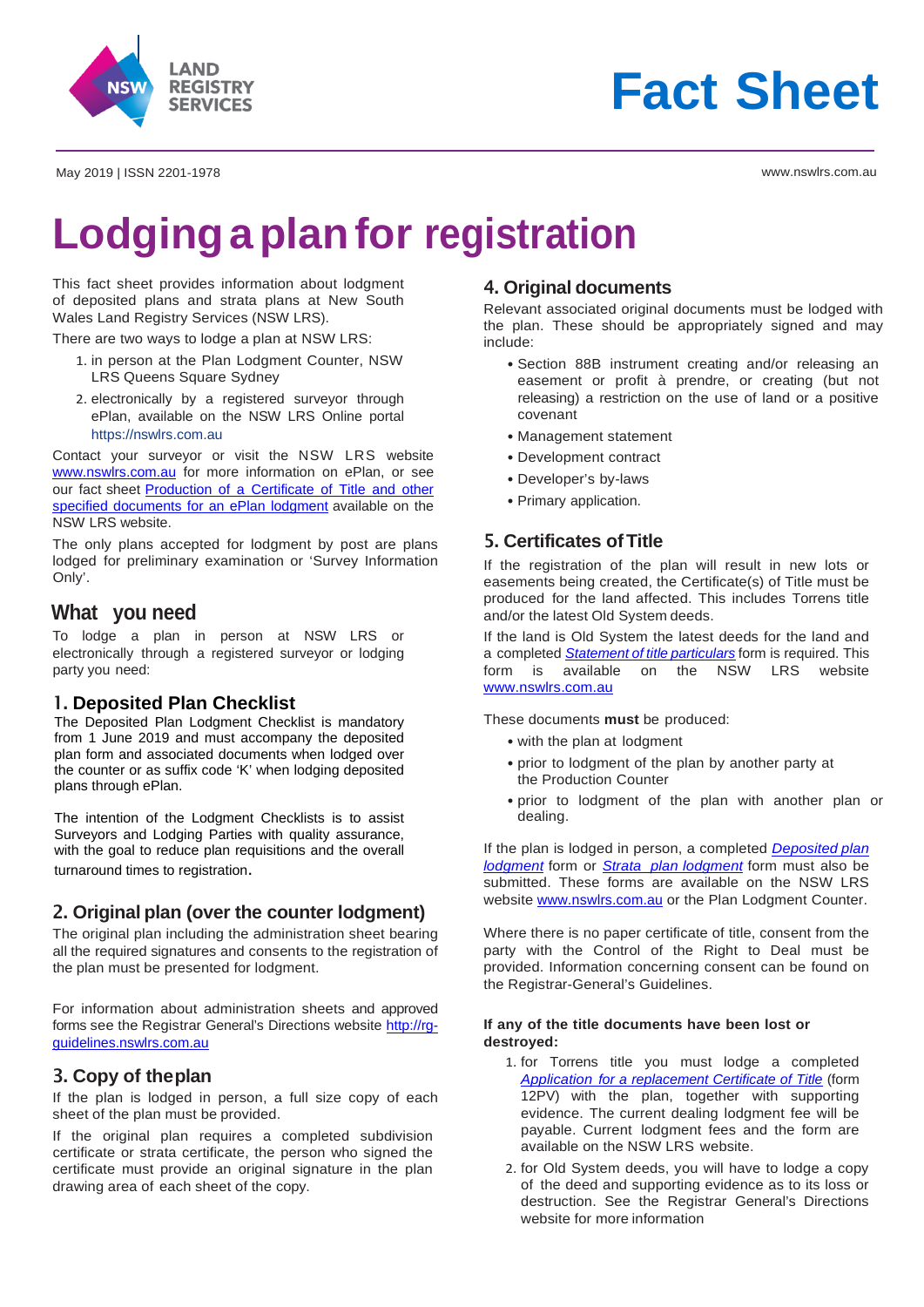#### **If the plan affects any Old System title land, you must provide either:**

- 1. a completed Statement of title particulars form and if required, a request for an Official Search. See our fact sheet [Old System conversion or](http://www.nswlrs.com.au/__data/assets/pdf_file/0010/25948/Info_Sheet_-_Old_System_conversion_or_removal_of_a_caution_by_an_official_search.pdf)  [removal of a caution by](http://www.nswlrs.com.au/__data/assets/pdf_file/0010/25948/Info_Sheet_-_Old_System_conversion_or_removal_of_a_caution_by_an_official_search.pdf) an official search.
- 2. a completed Primary Application (form 00PA) for a general claim under Sec 14 Real Property Act 1900 or a Resumption application affecting land not under the provisions of the Real Property Act 1900 (form 00RA) for a claim to resumed land under Sec 31A (2) of the Real Property Act 1900. See our fact sheet Preparing and lodging a primary application [\(PA\) or a caveat against a](http://www.nswlrs.com.au/__data/assets/pdf_file/0006/216960/Preparing_and_lodging_a_Primary_Application.pdf) PA.

A successful Primary Application or Official Search will, on registration of the plan, lead to the issue of Torrens title documents for the land. The new titles may be either qualified or non-qualified depending on the evidence supplied.

#### 6. **CompletedPlan lodgmentform**

The required forms are available in hardcopy from the Plan Lodgment Counter or from the NSW LRS website. The form must be completed prior to lodgment of the plan and include clear instructions for the delivery of the new certificates of title and other documents.

Documents may be collected at the NSW LRS Customer Services Counter. If you want them posted, you must:

- supply clear directions to have them delivered by post
- provide a complete mailing address.

#### 7. **Associated dealings**

Ensure any associated dealings e.g. transfers, mortgages, discharges of mortgage, release of easements etc. have been lodged or are with you for lodgment with the plan.

## **Certificates, signatures and consents required**

#### **Deposited plans**

- 1. The subdivision certificate must be completed by an appropriate person when the purpose of the plan is to subdivide land.
- 2. The survey certificate must be completed if the plan was prepared by a registered surveyor.
- 3. Signatures and consents to the registration of a plan must be provided on the administration sheets in accordancewith Section 195D *Conveyancing Act 1919*. Generally, this will include:
	- the registered proprietor(s) of the land in the plan
	- every mortgagee, chargee or covenant chargee.

#### **Strataplans**

- 1. The Strata approval must be completed by an appropriate person when the plan is a Strata plan or Strata plan of subdivision.
- 2. The surveyor's certificate must be completed by the surveyor who prepared the plan.
- 3. Signatures and consents to the registration of a plan must be provided on the administration sheets in accordance with:
	- *• Section16StrataSchemes(FreeholdDevelopment)Act1973*or
	- *• Section 19 Strata Schemes (LeaseholdDevelopment) Act 1986*

#### Generally, this will include:

- the registered proprietor(s) of the land in the plan – every mortgagee, chargee or covenant chargee.
- 4. If the plan is subsequent to the creation of the original scheme, any strata plan approved forms as required. For more information see Strata schemes in Registrar General's Directions website [http://rg](http://rg-guidelines.nswlrs.com.au/)[guidelines.nswlrs.com.au/](http://rg-guidelines.nswlrs.com.au/)

#### **Strataschemeandcommunityscheme approved forms**

There are various approved forms for strata schemes and community schemes. All forms are available from the Registrar General's Directions website. Some of the forms are provided as part of the administration sheets specifically for these plans.

If a plan is lodged subsequent to the scheme being created, other approved forms will need to be provided by the surveyor in the signatures panel of the administration sheets. Details of the forms required and directions for completion are available from the Registrar General's Guidelines website.

#### **Land affected by alease,writ orcaveat**

If the land in the plan is affected by a lease, writ or caveat, consent in writing **must** be provided by the lessee, judgement creditor or caveator respectively.

The consent may be a letter of consent clearly indicating the plan which the consent is provided for. Alternatively, the lessee, judgement creditor or caveator may sign the administration sheet.

If any lease, writ or caveat only affects part of the land, a statutory declaration should be provided indicating which lots in the new plan will be affected.

#### **Pre-examined plans**

If the plan was pre-examined, you must:

- produce a copy of the report issued by LPI to the party who had the plan pre-examined
- note the plan pre-examination number on the *PlanLodgment form*
- ensure any requisitions raised on the preexaminationreport have been satisfied.

## **Fees payable**

Fees are charged when the plan is lodged in accordance withSchedule 1 *Conveyancing(General)Regulation2013.*

There is a basic plan fee plus a fee for each lot and each associated document. A section 88B instrument will attract a fee for each item. All fees must be paid by the close of business on the day the plan is lodged.